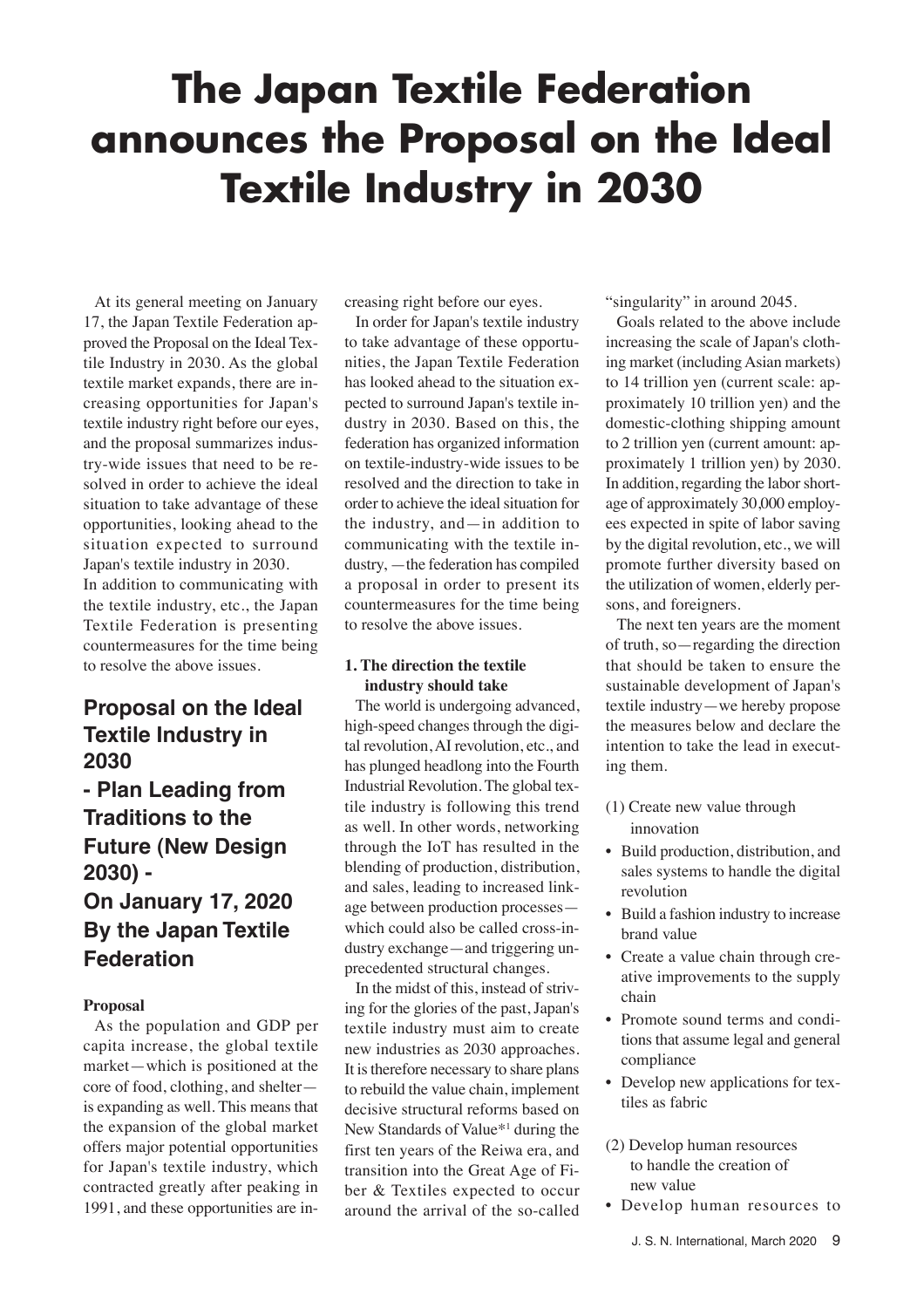handle the digital revolution (managers, production human resources)

- Develop human resources for the fashion industry
- (3) Handle the multicultural society (diversity)
- Increase diversity employment
- Utilize foreign human resources (technical intern training program, specified skilled worker system, and highly skilled foreign professionals)

(4) Promote globalization

- Overseas market (trade and investment-based expansion)
- Systematic improvement necessary for overseas market expansion (promote free trade and foreign investment through the RCEP, etc.)

(5) Handle sustainability

- Global warming
- Achieve a sustainable textile industry (achieve a circular economy)
- Handle sustainability in the supply chain (due diligence, chemical substances, etc.)
- Microplastics issues
- (6) Enhance industry- government academia cooperation
- Promote R&D aimed at technological innovation
- Support small and medium-sized enterprises (SMEs) aiming at the creation of new value
- Develop highly skilled human resources to serve as the core of industry
- Promote innovation aimed at achieving Society 5.0

#### **2. Actions to achieve the proposal**

The first players to execute the above proposal are companies involved in the textile industry. Industry development is the result of active efforts by individual companies, so we hope textile companies will vigorously work in the direction of the proposal.

Next, in order to resolve the common issues faced by the many companies in the textile industry, industrial associations should play suitable roles in terms of industry development. The textile industry is divided into many upstream, midstream, and downstream\*2 processes, and there are different common issues for each process. Industrial associations in each process should aim to resolve the common issues related to their own processes.

In addition, public institutions (central government, local governments, etc.) have various support systems including subsidies, tax systems, policy finance, and support services—and we would like to request that these systems are utilized as appropriate to facilitate efforts by textile companies and industrial associations to resolve issues.

The roles of universities, vocational schools, public testing/research laboratories, and other education/research institutes are also important. Such organizations have played crucial roles up until now, including the development and supply of a wide variety of human resources involved in production, sales, design, and other jobs in the textile industry, the development and provision of technology seeds, and the handling of technical consultation. However, the importance of human resources and technology is increasing due to the need to rebuild the value chain, so we would like them to promote education/research programs, etc. that consider the needs of the textile industry.

We would also like to emphasize the fact that legal and general compliance are assumed for any actions aimed at achieving the proposal.

#### **3. Roles of the Japan Textile Federation and its business development for the time being**

As an umbrella organization encompassing the entire textile industry—including whole processes from upstream to downstream—the Japan Textile Federation should cooperate

with member associations to aim to resolve issues facing the entire textile industry. More specifically, we will take steps regarding the following four especially important issues: (1) handling the digital revolution, (2) securing human resources, (3) supporting overseas expansion, and (4) handling sustainability. In addition, we will continue to play a role as a liaison with the government and academia due to our position, which gives us a bird's-eye view of the overall textile industry. The countermeasures to be taken in response to the above four issues for the time being (the next few years) are described below.

(1) Handling the digital revolution

As small and medium-sized enterprises lack knowledge and delay introduction of specific digitization countermeasures, we will hold seminars to work on the following: (a) providing examples of digitalization countermeasures that can be easily introduced for SMEs, (b) matching with vendors that develop simple, cheap systems for small and medium-sized enterprises, and (c) matching with IoT-related consulting organizations.

#### (2) Securing human resources

To secure human resources and alleviate the shortage of them, we will work on setting up environments where it is easy for women, elderly persons, and foreigners to work.

More specifically, we will cooperate with member associations (a) to continue optimizing the technical training system as quickly as possible through the Business Council for Textile and Apparel-Industry Technical Intern Training Programs, and (b) to start setting up the environment necessary for introducing the specific skilled worker system to the textile industry. In addition, we will (c) provide information aimed at the acceptance of highly skilled foreign professionals.